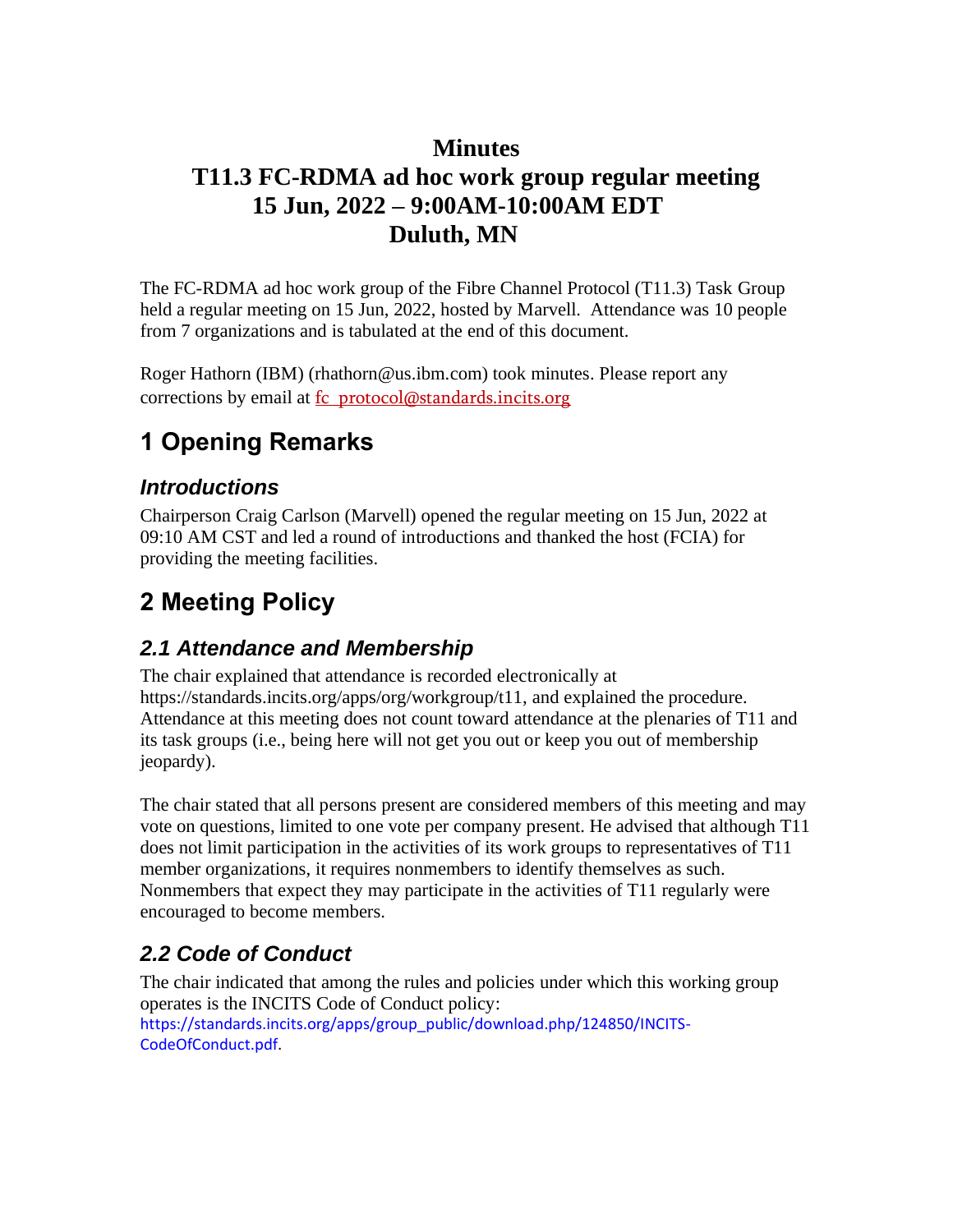### *2.3 Patents*

The chair indicated that among the rules and policies under which this working group operates are the ANSI intellectual property policies as specified in pages 1-3 of http://www.incits.org/pat\_slides.pdf. He displayed these pages without comment or explanation, and directed that questions about the policy should be referred to the questioner's legal counsel or the ANSI General Counsel.

## *2.4 Antitrust*

The chair indicated that among the rules and policies under which this working group operates are the INCITS Antitrust Guidelines. Any member of the meeting is responsible for objecting if he believes discussion in the meeting violates those guidelines. As examples, there should never be discussion of the following topics at any INCITS or INCITS subgroup meeting:

- Any company's prices or pricing policies;
- Specific R&D, sales and marketing plans;
- Any company's confidential product, product development or production strategies;
- Whether certain suppliers or customers will be served;
- Prices paid to input sources; or
- Complaints about individual firms or other actions that might tend to hinder a competitor in any market.

If such discussion is not immediately terminated, it is the chairperson's responsibility to terminate the meeting. The INCITS Antitrust Guidelines are available at <http://www.incits.org/inatrust.htm>

# **3 Administrivia**

## **3.1 Approval of Agenda**

An agenda for the FC-RDMA ad hoc work group regular meeting 15 Jun, 2022 was posted as T11/2022-00206-v000.

*Motion: Davis Peterson (Broadcom) moved and Patty Driever (IBM) seconded to accept T11/2022-00206-v000 as the agenda for this regular meeting.*  Approved by acclamation.

### *3.2 Review of Minutes*

*Motion: Davis Peterson (Broadcom) moved, and Patty Driever (IBM) seconded to accept the following document as the official minutes for the previous regular meeting Approved by acclamation.* 

T11-2022-00138-v000.pdf FC-RDMA April 06, 2022 Ad-hoc Meeting Minutes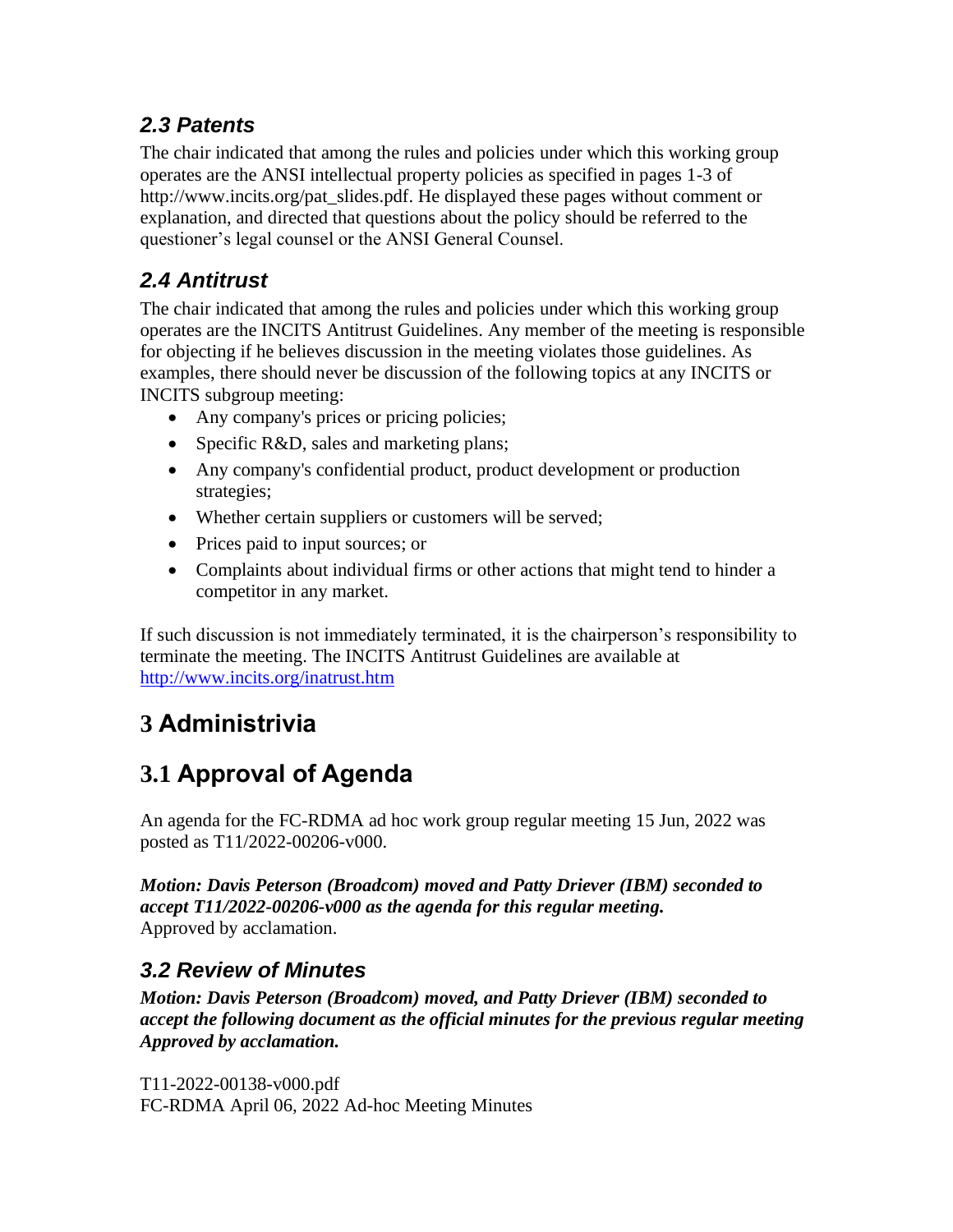## **4 Review of Old Action Items**

**Action items carried forward from prior meetings:**  None

**New action items from this meeting:** None

#### **Completed action items from prior meetings:**

2021-1: David Peterson to forward project proposal for FC-RDMA name change to T11 for further processing. - Closed

## **5. Old business**

### *FC-RDMA Draft Standard Development T11/2022-00039-v002 Peterson (Broadcom)*

David presented an update to his charts that outline the scope of work for the development of the standard.

Wire protocol based on Infiniband Architecture Release 1.5 vol 1 is the basis for the protocol to be mapped to FC transport.

– General specifications RFC 5040, 5041 can be used as the input material to this work effort and again reminded attendees to learn from them if they want to help.

Some design points discussed included

- A List Service Types
- Base Transport Header content
- Extended Transport Headers
- Communication management Datagrams proposed to use RDMA\_LS (FC-4 Link services)
- RDMA Acks keep off the wire, handle internally.

There was a long discussion on the IP Address/WWPN association. What is the IP address used for in connection management? Where does it come from? How does it relate to what we need to communicate in a connection request. Do we call it something else? These questions and more to be answered in coming meetings.

No motions or action items were recorded.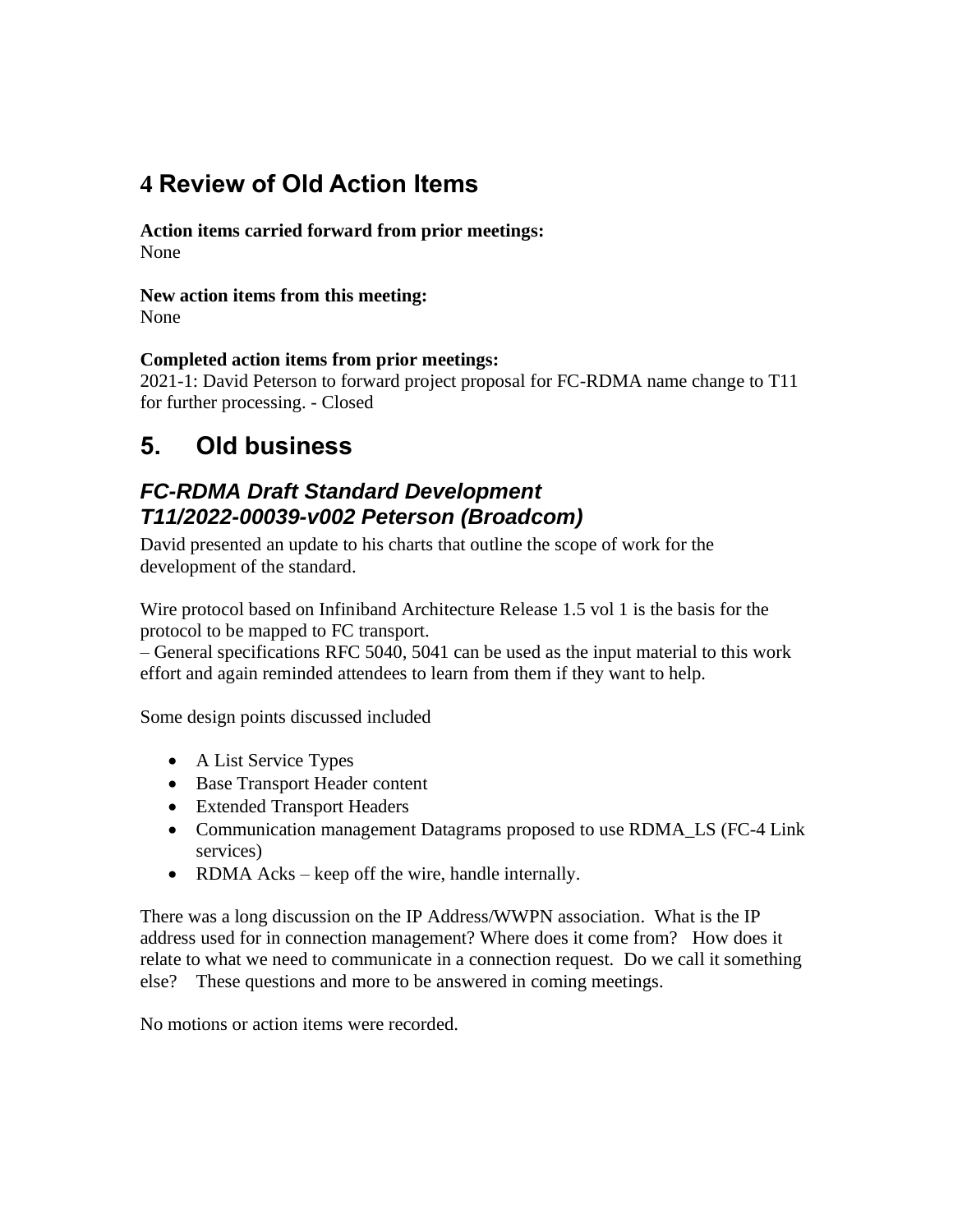## **6. Scheduled business**

None

### *7.* **Unscheduled business**

### *7.1 FC-RDMA: Base Draft standard proposed text T11/2022-00205-v000 Peterson (Broadcom)*

Dave presented an outline for the standard specification.

It was too soon to go over in detail until we understand the big picture. Plus, we ran out of time.

## **8 Project Schedule**

A project schedule was discussed, and results follow.

| <b>Milestone</b>         | <b>Expected Date</b> |
|--------------------------|----------------------|
| Last technical input     | TBD                  |
| T <sub>11</sub> RFC      | <b>TBD</b>           |
| <b>Forward to INCITS</b> | TRD                  |

## **9 Review of Action Items**

See 4, Review of Action Items.

## **10 Meeting Schedule**

The chair will request 2 hour at the T11 plenary week for FC-RDMA in Chicago, IL Aug, 2022.

No interim conference calls will be scheduled.

## **11 Attendance Check and Adjournment**

| Company           | <b>Name</b>           | Role   |
|-------------------|-----------------------|--------|
| Broadcom Inc      | Howard Johnson        | Member |
| Broadcom Inc      | David Peterson        | Member |
| Cisco Systems Inc | Harsha Bharadwaj      | Member |
| Cisco Systems Inc | <b>Edward Mazurek</b> | Member |